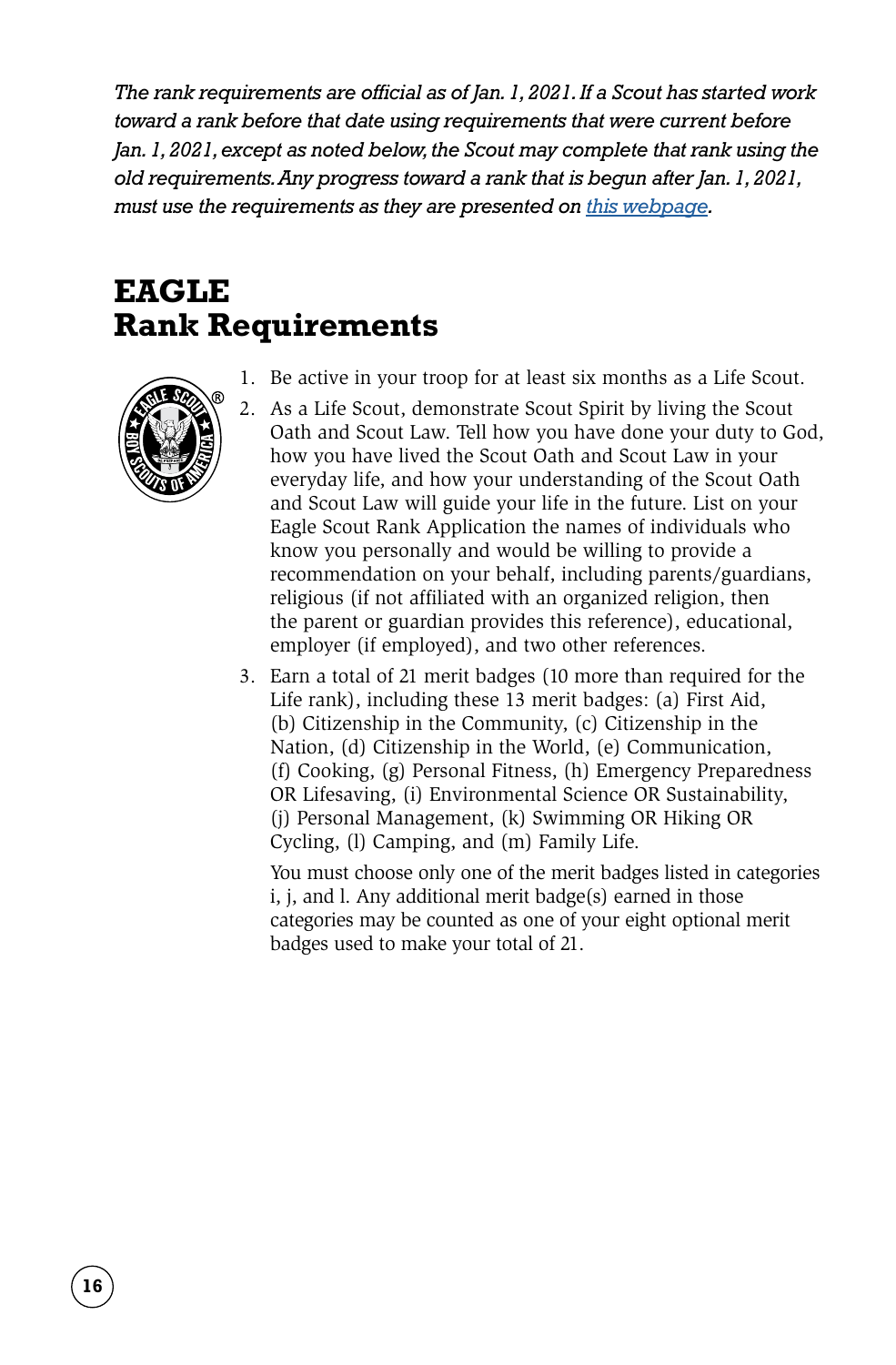### **Name of Merit Badge <b>Date Earned**

| 7. |  |  |
|----|--|--|
| 8. |  |  |
| 9. |  |  |
|    |  |  |

4. While a Life Scout, serve actively in your troop for six months in one or more of the following positions of responsibility<sup>11</sup>:

 **Scout troop.** Patrol leader, assistant senior patrol leader, senior patrol leader, troop guide, Order of the Arrow troop representative, den chief, scribe, librarian, historian, quartermaster, junior assistant Scoutmaster, chaplain aide, instructor, webmaster, or outdoor ethics guide.

 **Venturing crew** President, vice president, secretary, treasurer, den chief, historian, guide, quartermaster, chaplain aide, or outdoor ethics guide.

 **Sea Scout ship.** Boatswain, boatswain's mate, purser, yeoman, storekeeper, crew leader, media specialist, specialist, den chief, or chaplain aide.

 **Lone Scout.** Leadership responsibility in your school, religious organization, club, or elsewhere in your community.

- 5. While a Life Scout, plan, develop, and give leadership to others in a service project helpful to any religious institution, any school, or your community. (The project must benefit an organization other than the Boy Scouts of America.) A project proposal must be approved by the organization benefiting from the effort, your Scoutmaster and unit committee, and the council or district before you start. You must use the *Eagle Scout Service Project Workbook,* BSA publication No. 512-927, in meeting this requirement. (To learn more about the Eagle Scout service project, see the *Guide to Advancement,* topics 9.0.2.0 through 9.0.2.16.)
- 6. While a Life Scout, participate in a Scoutmaster conference.

 $\overline{11}$ Assistant patrol leader and bugler are not approved positions of responsibility for the Eagle Scout rank. Likewise, a Scoutmaster-approved leadership project shall not be used in lieu of serving in a position of responsibility.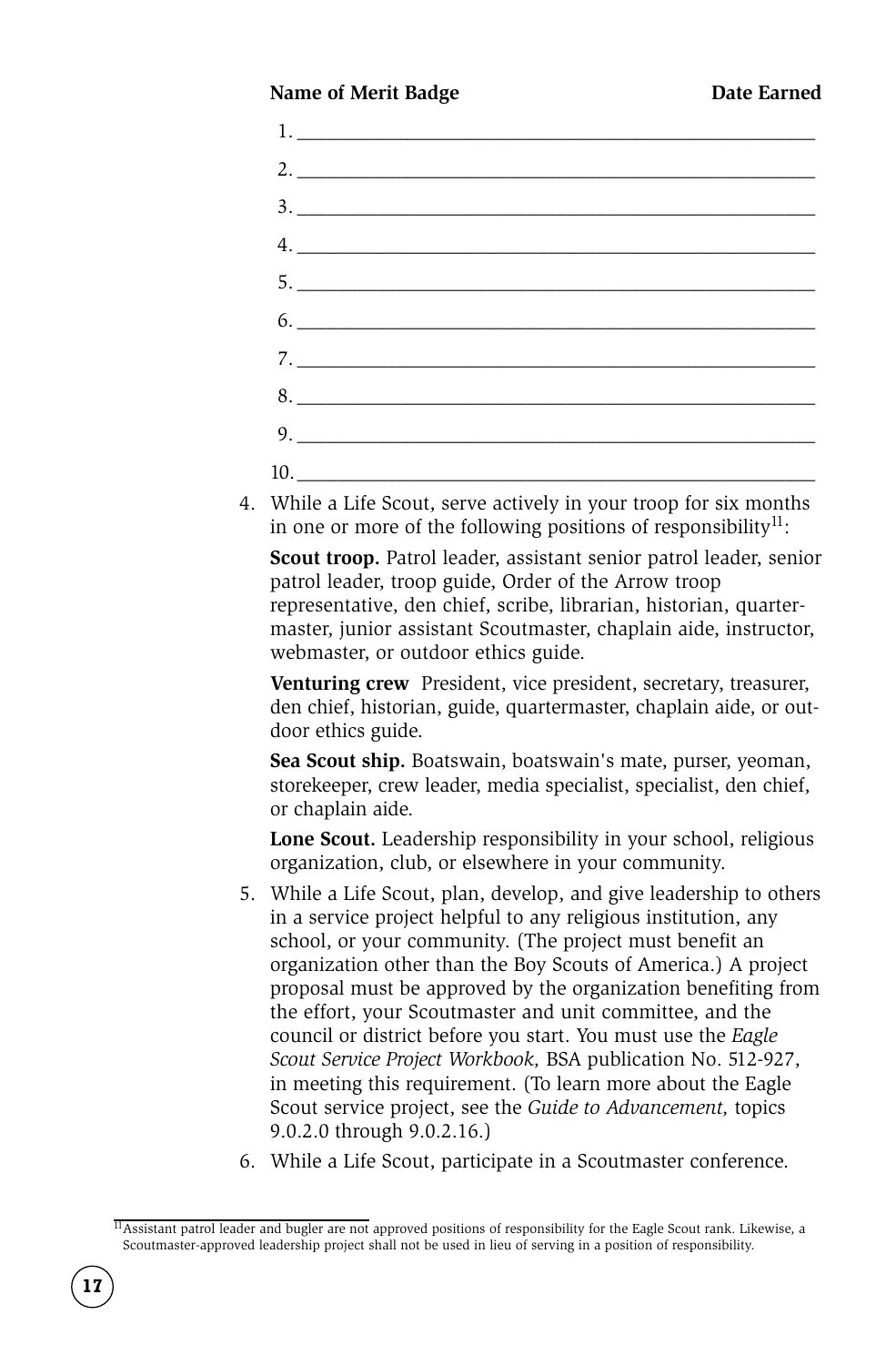In preparation for your board of review, prepare and attach to your Eagle Scout Rank Application a statement of your ambitions and life purpose and a listing of positions held in your religious institution, school, camp, community, or other organizations, during which you demonstrated leadership skills. Include honors and awards received during this service.

7. Successfully complete your board of review for the Eagle Scout rank.12 (This requirement may be met after age 18, in accordance with *Guide to Advancement* topic 8.0.3.1.13).

**Notes:** For Venturers working on Scouts BSA requirements, replace "troop" with "crew" and "Scoutmaster" with "crew Advisor." For Sea Scouts working on Scouts BSA requirements, replace "troop" with "ship" and "Scoutmaster" with "Skipper."

#### 12APPEALS AND EXTENSIONS

If a Scout believes all requirements for the Eagle Scout rank have been completed but a board of review is denied, the Scout may request a board of review under disputed circumstances in accordance with *Guide to Advancement* topic 8.0.3.2.

If the board of review does not approve the Scout's advancement, the decision may be appealed in accordance with *Guide to Advancement* topic 8.0.4.0.

A Scout who foresees that, due to no fault or choice of their own, it will not be possible to complete the Eagle Scout rank requirements before age 18 may apply for a limited time extension in accordance with *Guide to Advancement*  topic 9.0.4.0. These are rarely granted and reserved only for work on Eagle.

#### 13AGE REQUIREMENT ELIGIBILITY

Merit badges, badges of rank, and Eagle Palms may be earned by a registered Scout or a qualified Venturer or Sea Scout. Scouts may earn these awards until their 18th birthday. Any Venturer or Sea Scout who has achieved the First Class rank as a Scout in a troop or as a Lone Scout may continue working up to their 18th birthday toward the Star, Life, and Eagle Scout ranks and Eagle Palms.

An Eagle Scout board of review may occur, without special approval, within three months after the 18th birthday. Local councils must preapprove those held three to six months afterward. To initiate approval, the candidate, the candidate's parent or guardian, the unit leader, or a unit committee member attaches to the application a statement explaining the delay. **Consult the** *Guide to Advancement***, topic 8.0.3.1, in the case where a board of review is to be conducted more than six months after a candidate's 18th birthday.**

If you have a permanent physical or mental disability, or a disability expected to last more than two years or beyond age 18, you may become an Eagle Scout by qualifying for as many required merit badges as you can and qualifying for alternative merit badges for the rest. If you seek to become an Eagle Scout under this procedure, you must submit a special application to your local council service center. Your application must be approved by your council advancement committee **before you can work on alternative merit badges.**

A Scout, Venturer, or Sea Scout with a disability may also qualify to work toward rank advancement after reaching 18 years of age if the guidelines outlined in section 10 of the *Guide to Advancement* are met.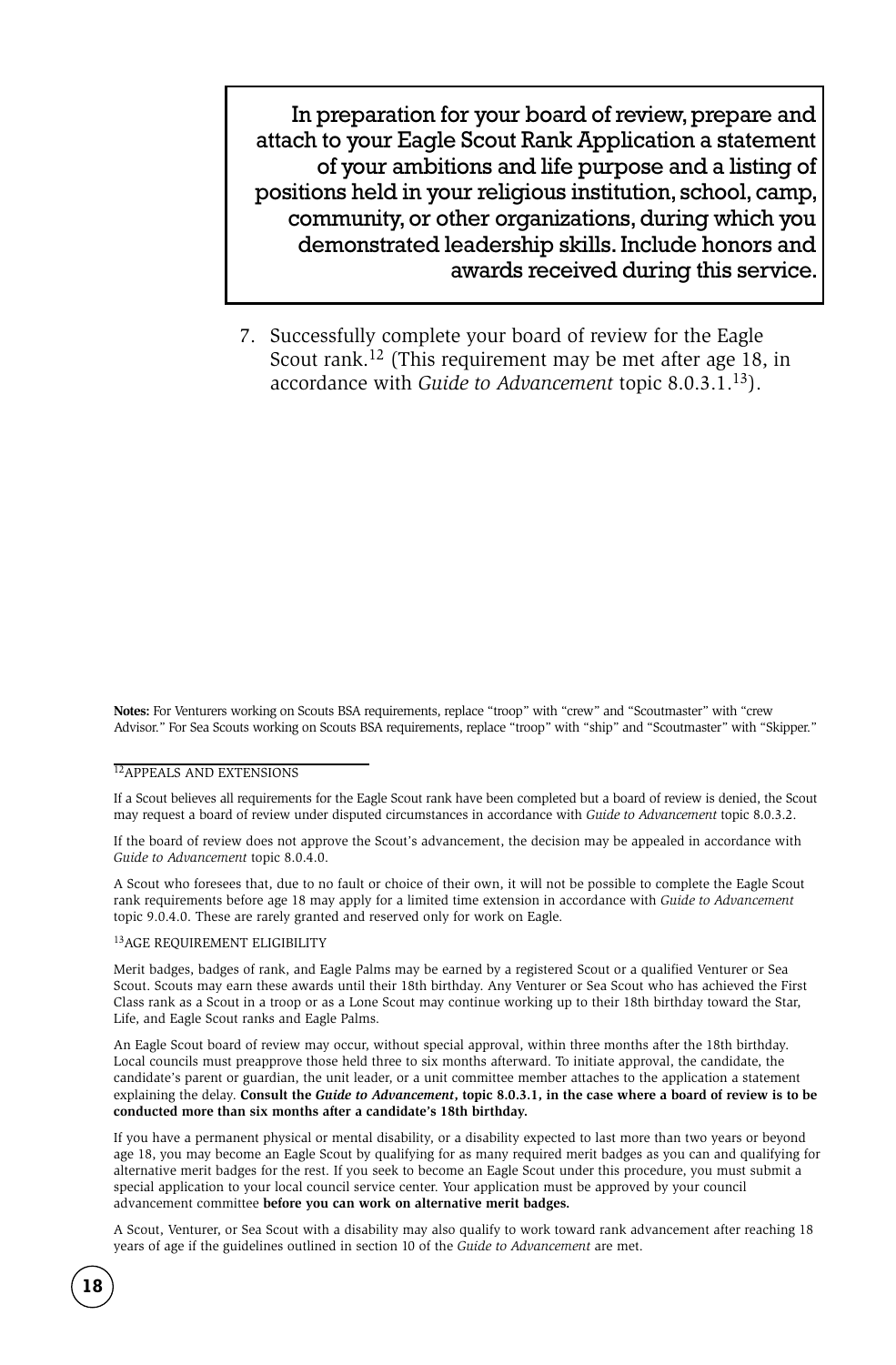### **EAGLE SCOUT RANK Alternative Requirements**

The Eagle Scout rank may be achieved by a Scout or a qualified<sup>14</sup> Venturer or Sea Scout who has a physical or mental disability by completing the Application for Alternative Eagle Scout Rank Merit Badges, No. 512-730, and by qualifying for alternative merit badges. This does not apply to individual requirements for merit badges. Merit badges are awarded only when all requirements are met as stated. See the *Guide to Advancement,* topic 10.2.2.3, for details.

The physical or mental disability must be of a permanent rather than of a temporary nature or a disability expected to last more than two years or beyond age 18. The application must include a written statement from a qualified health professional related to the nature of the disability. This person may be a physician, neurologist, psychiatrist, psychologist, etc., or, when appropriate, an educational administrator in special education.

Before applying, the Scout must earn as many of the Eagle-required merit badges as possible. However, where a permanent disability clearly precludes completing specific merit badges, a Scout who has earned at least First Class may apply for an alternative merit badge without waiting until all other Eagle-required merit badges are complete. Any alternatives must present the same challenge and learning level as those they replace, and must be completed prior to the 18th birthday unless the member is registered beyond the age of eligibility (reference *Guide to Advancement,* topic 10.1.0.1–10.1.0.2).

- 1. Obtain a clear and concise statement related to the nature of the disability from a qualified health professional.
- 2. The unit leader meets with the candidate and the Scout's parent or guardian to determine the alternative merit badges to replace those impeding the Scout's advancement.
- 3. The unit leader, parent or guardian, and the Scout (if possible) prepare supporting letters to accompany the application.
- 4. The district and council advancement committees, in turn, review the proposed alternative merit badges. They may choose to speak with the Scout, the Scout's parent or guardian, or unit leader. If the council advancement committee approves, then the candidate may start work on the approved alternative merit badges.

**Note:** In approving the application, the district and council advancement committees must utilize the expertise of a healthcare professional involved with youth who have disabilities.

<sup>14</sup>In order to be an Eagle Scout candidate, a Venturer or Sea Scout must have achieved First Class rank as a registered Scout or as a Lone Scout.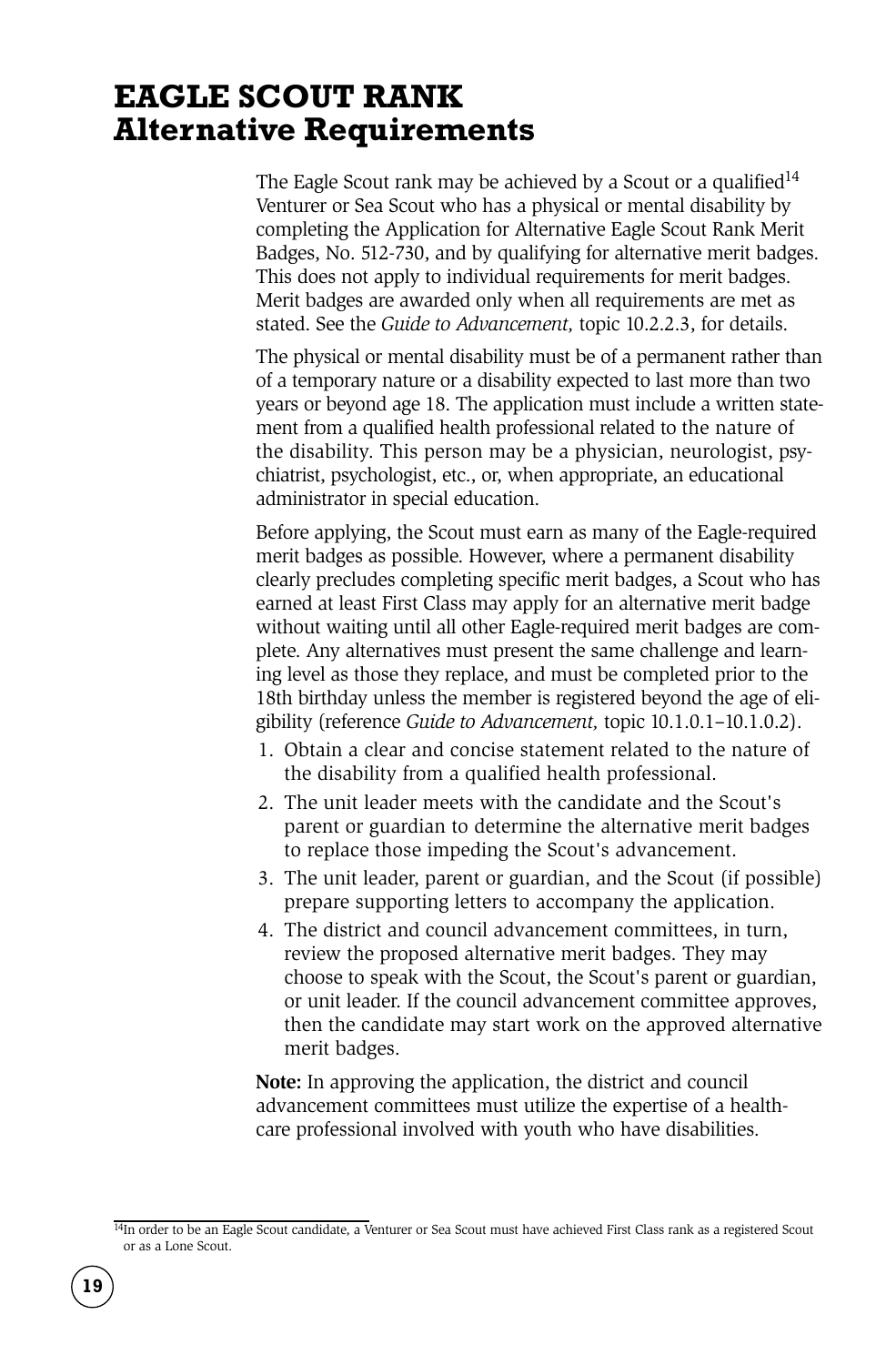- 5. Upon completion of the Eagle Scout rank requirements, using the alternative merit badges, the candidate appears before a board of review. The approved Application for Alternative Eagle Scout Rank Merit Badges must be attached to the Eagle Scout Rank Application.
- 6. Following a successful board of review, the council processes both applications and forwards them to the National Advancement Program Team. Local council action on alternative merit badges does not require national approval.